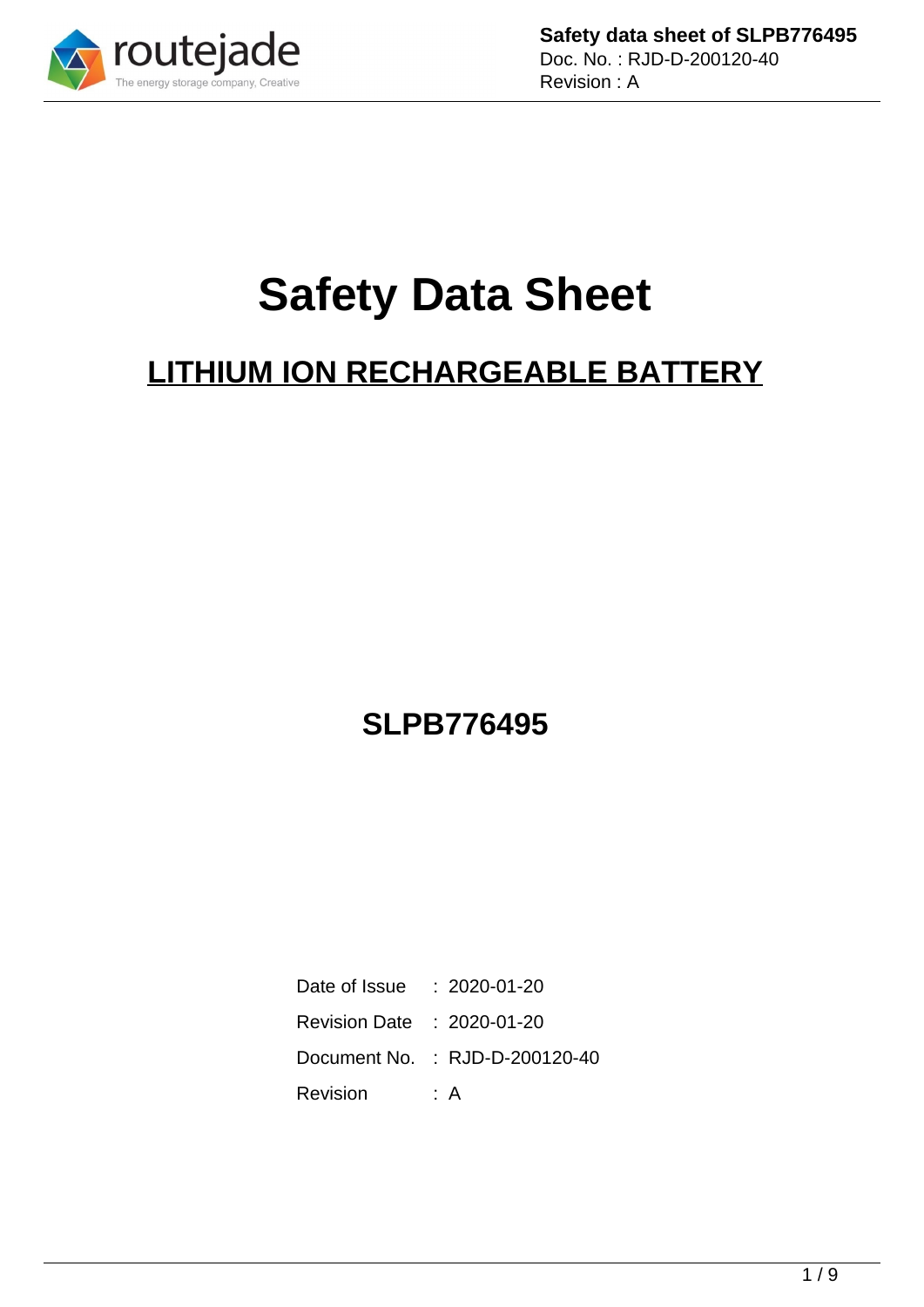

Doc. No. : RJD-D-200120-40 Revision : A

### **1. Chemical Product and company identification**

**1.1 Product identification**

| • Battery Type        | <b>Lithium-Ion Battery</b>                                                                              |
|-----------------------|---------------------------------------------------------------------------------------------------------|
| • Model               | <b>SLPB776495</b>                                                                                       |
| • Manufacturer        | routejade Inc.<br>24-8, Gayagongdan-gil, Gayagok-myeon, Nonsan-si,<br>Chungcheongnam-do, Korea<br>33020 |
| • Energency Situation | Tel: +82 70 8611 2105<br>Fax: +82 41 741 0831                                                           |

### **2. Hazard Identification**

- **2.1 We would like to inform our customers that these batteries are exempt articles and are not subject to the 29 CFR 1910.1200 OSHA requirements, Canadian WHMIS requirements or GHS requirements.**
	- • **Emergency Overview**
	- • **OSHA Hazards-not applicable**
	- • **Target Organs-not applicable**
	- • **GHS Classification-not applicable**
	- • **GHS Label Elements, including precautionary Statement-not applicable**
	- • **Pictogram-not applicable**
	- • **Signal words-not applicable**
	- • **Hazard statements-not applicable**
	- • **Precautionary statements-not applicable**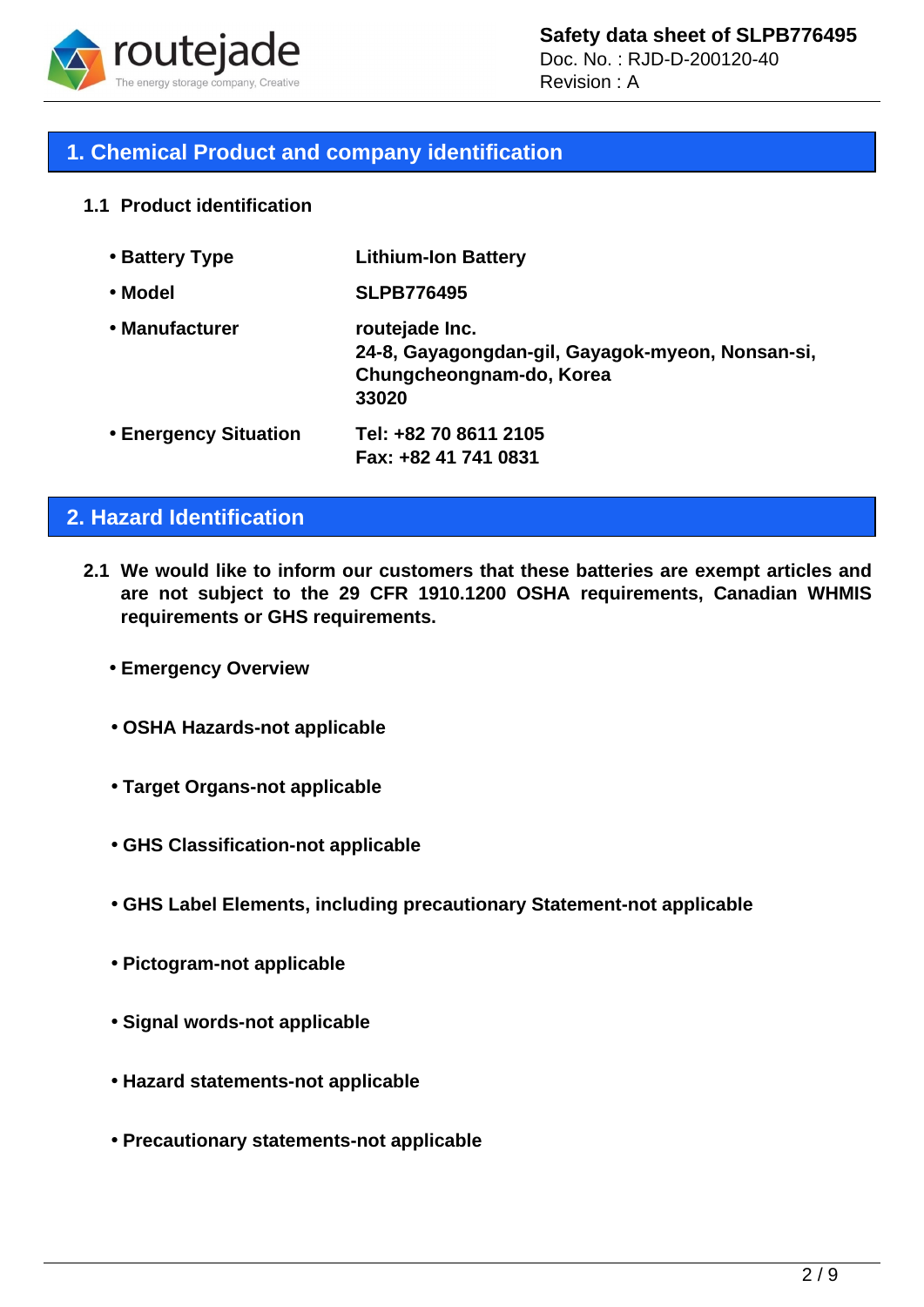

### **Safety data sheet of SLPB776495**

Doc. No. : RJD-D-200120-40 Revision : A

### **3. Composition Information**

| <b>Hazardous Ingredients</b>      | %      | <b>CAS Number</b> |  |
|-----------------------------------|--------|-------------------|--|
| Aluminum                          | < 10   | 7429-90-5         |  |
| Copper                            | < 10   | 7440-50-8         |  |
| Lithium Cobalt Dioxide(LiCoO2)    |        | 12190-79-3        |  |
| Lithium Nickelate Dioxide(LiNiO2) | < 40   | 12031-65-1        |  |
| Lithium Manganese Dioxide(LiMnO2) |        | 12162-79-7        |  |
| Aluminum Oxide (Al2O3)            |        | 1344-28-1         |  |
| Polyvinylidene Fluoride (PVDF)    | < 8    | 24937-79-9        |  |
| Carbon                            | $<$ 30 | 7440-44-0         |  |
| Polyethylene                      | < 5    | 9002-88-4         |  |
| Polypropylene                     | < 2    | 9003-07-0         |  |
| Lithium hexafluorophosphate       |        | 21324-40-3        |  |
| Ethylene carbonate                | < 20   | 96-49-1           |  |
| Ethyl methyl carbonate            |        | 623-53-0          |  |
| 1,3-Propane sultone               |        | 1120-71-4         |  |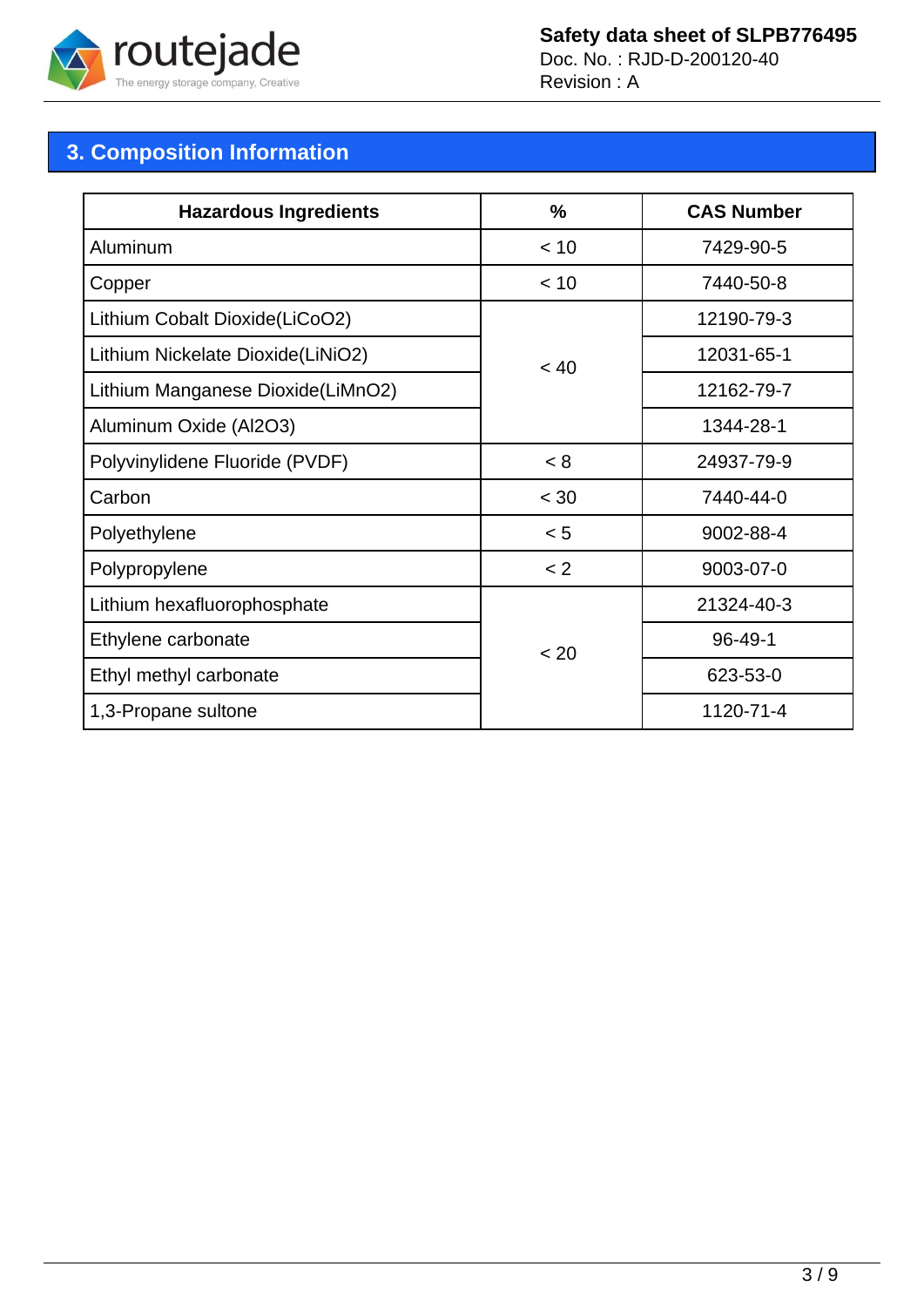

### **4. First aid measures**

**4.1 Inhalation** If contents of an opened cell are inhaled, remove source of contamination or move victim to fresh air. Obtain medical advice. **4.2 Eye contact** Contact with the contents of an opened cell can cause burns. If eye contacts with contents of an open cell occurs, immediately flush the contaminated eye(s) with lukewarm, gently flowing water for at least 30 minutes while holding the eyelids open. Neutral saline solution may be used as soon as it is available. If necessary, continue flushing during transport to emergency care facility. Take care not to rinse contaminated water into the unaffected eye or onto face. Quickly transport victim to an emergency care facility. **4.3 Skin contact Contact with the contents of an opened cell can cause burns. If** skin contact with contents of an open cell occurs, as quickly as possible remove contaminated clothing, shoes and leather goods. Immediately flush with lukewarm, gently flowing water for at least 30 minutes. If irritation or pain persists, seek medical attention. Completely decontaminate clothing, shoes and leather goods before reuse or discard. **4.4 Ingestion** Contact with the contents of an opened cell can cause burns. If ingestion of contents of an open cell occurs, NEVER give anything by mouth if victim is rapidly losing consciousness, or is unconscious or convulsing. Have victim rinse mouth thoroughly with water. DO NOT INDUCE VOMITING. If vomiting occurs naturally, have victim lean forward to reduce risk of aspiration. Have victim rinse mouth with water again. Quickly transport victim to an emergency

### **5. Fire fighting measures**

**5.1 General Hazard** Cell is not flammable but internal organic material will burn if the cell is incinerated. Combustion products include, but are not limited to hydrogen fluoride, carbon monoxide and carbon dioxide. **5.2 Extinguishing Media** Use extinguishing media suitable for the materials that are burning.

care facility.

- **5.3 Special Firefighting Instructions** If possible, remove cell(s) from firefighting area. If heated above 125°C, cell(s) may explode/vent.
- **5.4 Firefighting Equipment** Use NIOSH/MSHA approved full-face self-contained breathing apparatus (SCBA) with full protective gear.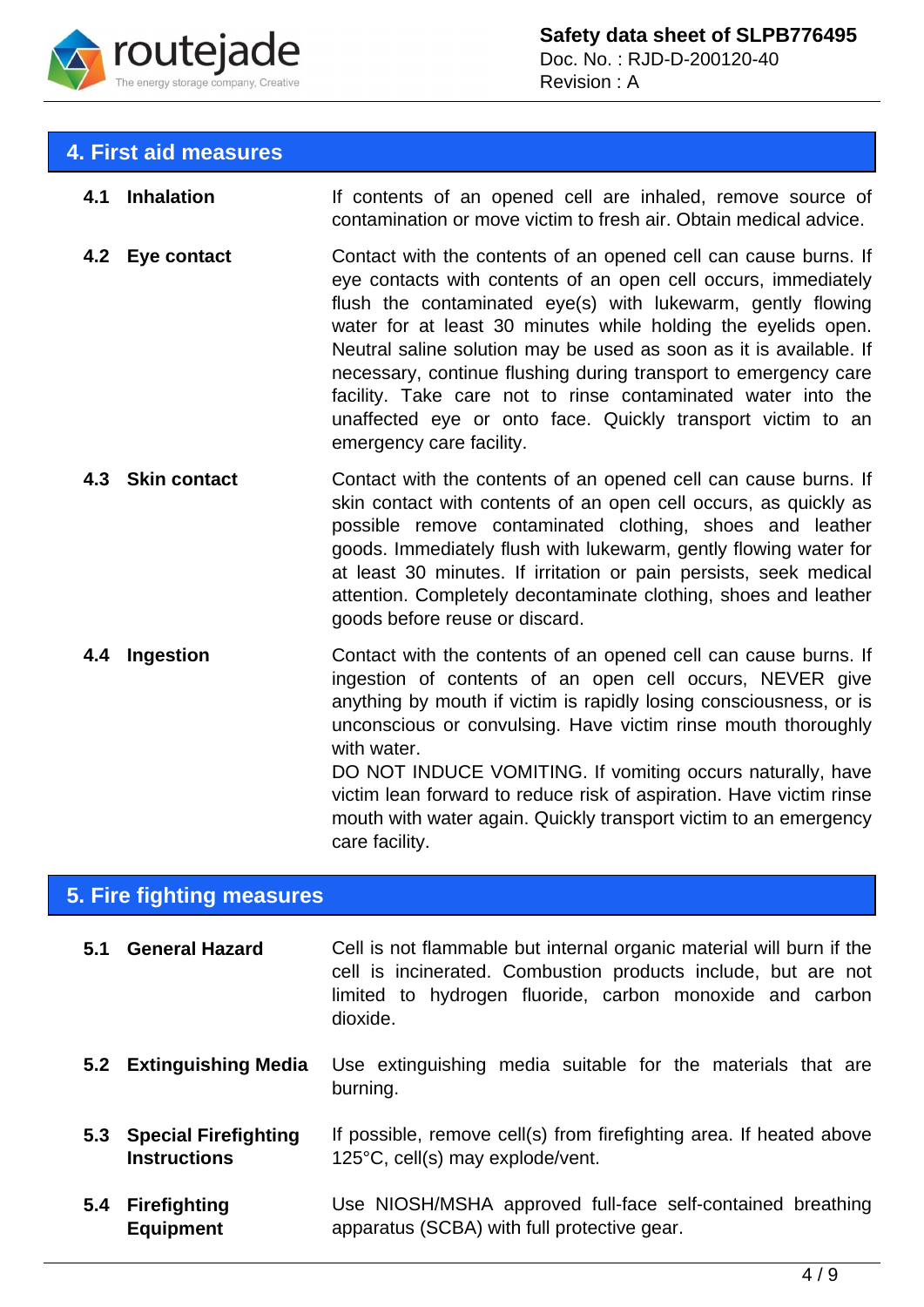

Revision : A

#### **6. Accidental Release Measures**

| 6.1 On Land  | department. |  |  |  | Place material into suitable containers and call local fire/police |
|--------------|-------------|--|--|--|--------------------------------------------------------------------|
| 6.2 In Water | department. |  |  |  | If possible, remove from water and call local fire/police          |

### **7. Handling and storage**

**Batteries should not be disassembled, destroyed or incinerated as they may leak, rupture and release chemicals into the environment.**

- **7.1 Handling** Batteries are designed to be recharged. However, improperly charging a cell or battery may cause the cell or battery to ignite. Use only approved chargers and follow standard operating procedures. Never disassemble a battery or bypass any safety device. Do not crush, pierce, short (+) and (-) battery terminals with conductive (i.e. metal) goods. Do not directly heat or solder. Do not throw into fire. Do not mix batteries of different types and brands. Do not mix new and used batteries. Keep batteries in nonconductive (i.e. plastic) trays.
- **7.2 Storage Do not store batteries above 60°C. Store batteries in a cool** (below 25°C), dry area that is subject to little temperature change. Elevated temperatures can result in reduced battery service life. Do not store batteries in a manner that allows terminals to short circuit. Extended short-circuiting creates high temperatures in the cell. High temperatures can cause skin irritation or cause the cell to flame. Avoid reversing battery polarity within the battery assembly. Doing so may cause the cell to ignite or to leak. Do not place batteries near heating equipment, or expose to direct sunlight for long periods.
- **7.3 Other Follow** the manufacturer's recommendations regarding maximum recommended currents and operating temperature range. Applying pressure to the battery may cause disintegration, releasing irritant materials that are hazardous to the eye, skin, and throat.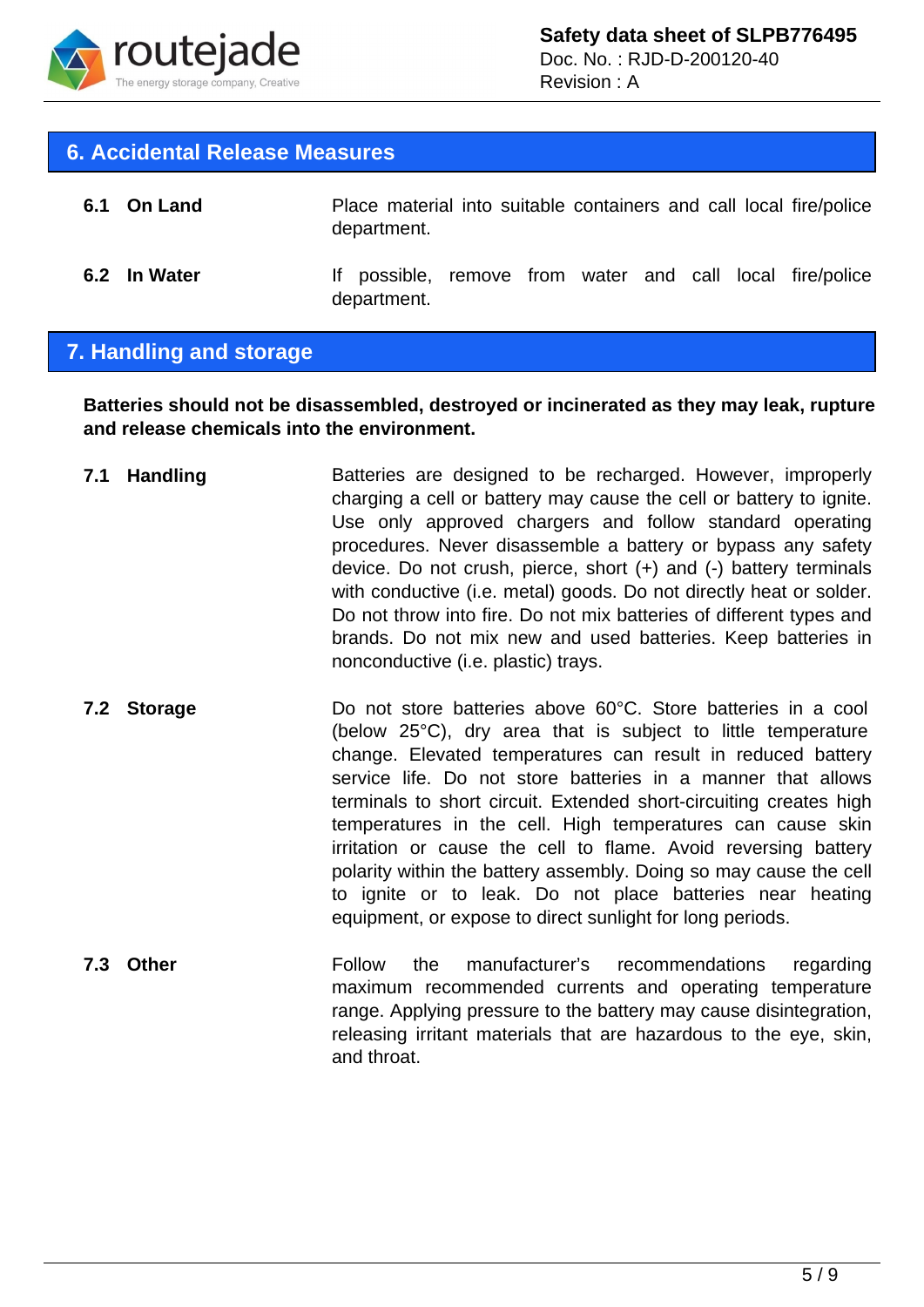

Revision : A

### **8. Exposure controls / Personal protection**

| 8.1 | <b>Engineering controls</b> | Keep away from heat and open flame.<br>Store in a cool dry place.               |
|-----|-----------------------------|---------------------------------------------------------------------------------|
|     | 8.2 Personal protection     |                                                                                 |
|     | • Respirator                | Not required during normal operations.<br>SCBA required in the event of a fire. |
|     | • Eye/face protection       | Not required beyond safety practices of employer.                               |
|     | • Gloves                    | Not required for handling of cells.                                             |
|     |                             |                                                                                 |

• **Foot protection** Steel toed shoes recommended for large container handling.

### **9. Physical and chemical properties**

| <b>State</b>     | <b>Solid</b> |
|------------------|--------------|
| Odor             | N/A          |
| PH               | N/A          |
| Vapor pressure   | N/A          |
| Vapor density    | N/A          |
| Boiling point    | N/A          |
| Specific gravity | N/A          |
| Density          | N/A          |

### **10. Stability and reactivity**

#### **10.1 Reactivity** None

- **10.2 Incompatibilities** None during normal operation. Avoid exposure to heat, open flame, and corrosives.
- **10.3 Hazardous Decomposition Products** None during normal operating conditions. If cells are opened, hydrogen fluoride and carbon monoxide may be released.
- **10.4 Conditions to Avoid** Avoid exposure to heat and open flame. Do not puncture, crush or incinerate.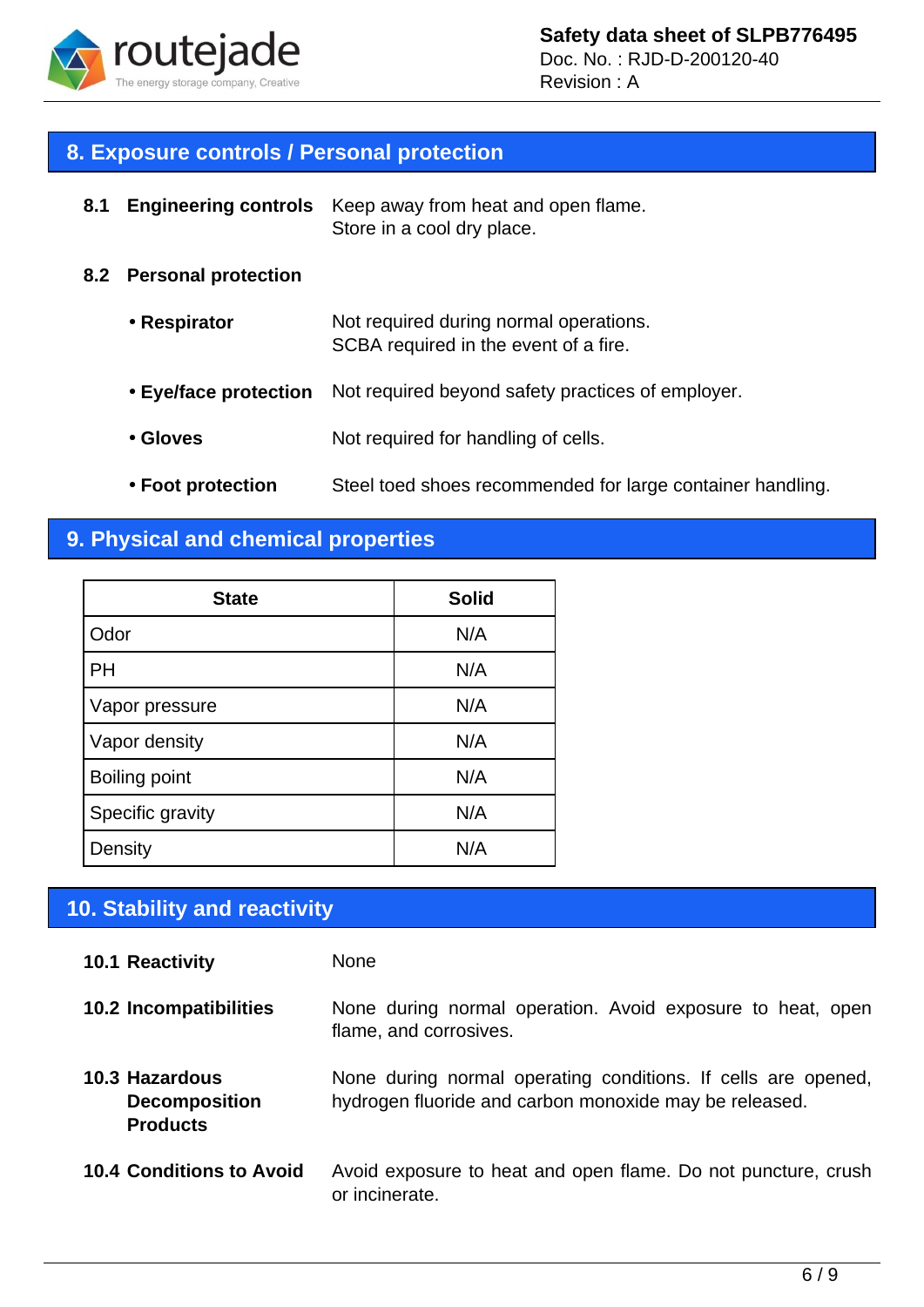

### **11. Toxicological Information**

**This product does not elicit toxicological properties during routine handling and use.**

| <b>Sensitization</b> | <b>Teratogenicity</b> | <b>Reproductive</b> | <b>Acute toxicity</b> |
|----------------------|-----------------------|---------------------|-----------------------|
| No                   | No                    | No                  | No                    |

**If the cells are opened through misuse or damage, discard immediately. Internal components of cell are Irritants and sensitizers.**

### **12. Ecological Information**

**Some materials within the cell are bio accumulative. Under normal conditions, these materials are contained and pose no risk to persons or the surrounding environment.**

### **13. Disposal Considerations**

- **13.1 Dispose in accordance with applicable regulations according to country (in most countries, the disposal of used batteries is forbidden and the end-users are invited to dispose them properly, eventually through not-for-profit or profit organizations, mandated by the local government or organized on a voluntary basis by professionals).**
- **13.2 Batteries should be completely discharged prior to disposal and/or the terminals taped or capped to prevent short circuit. When completely discharged, it is not considered hazardous.**
- **13.3 This product does not contain any materials listed by the United State EPA as requiring specific waste disposal requirements. These are exempted from the hazardous waste disposal standards under Universal Waste Regulations. Disposal of large quantities of Lithium-ion batteries or cells may be subject to federal, state, or local regulations.**
- **13.3 Consult your local, state and provincial regulations regarding disposal of these batteries.**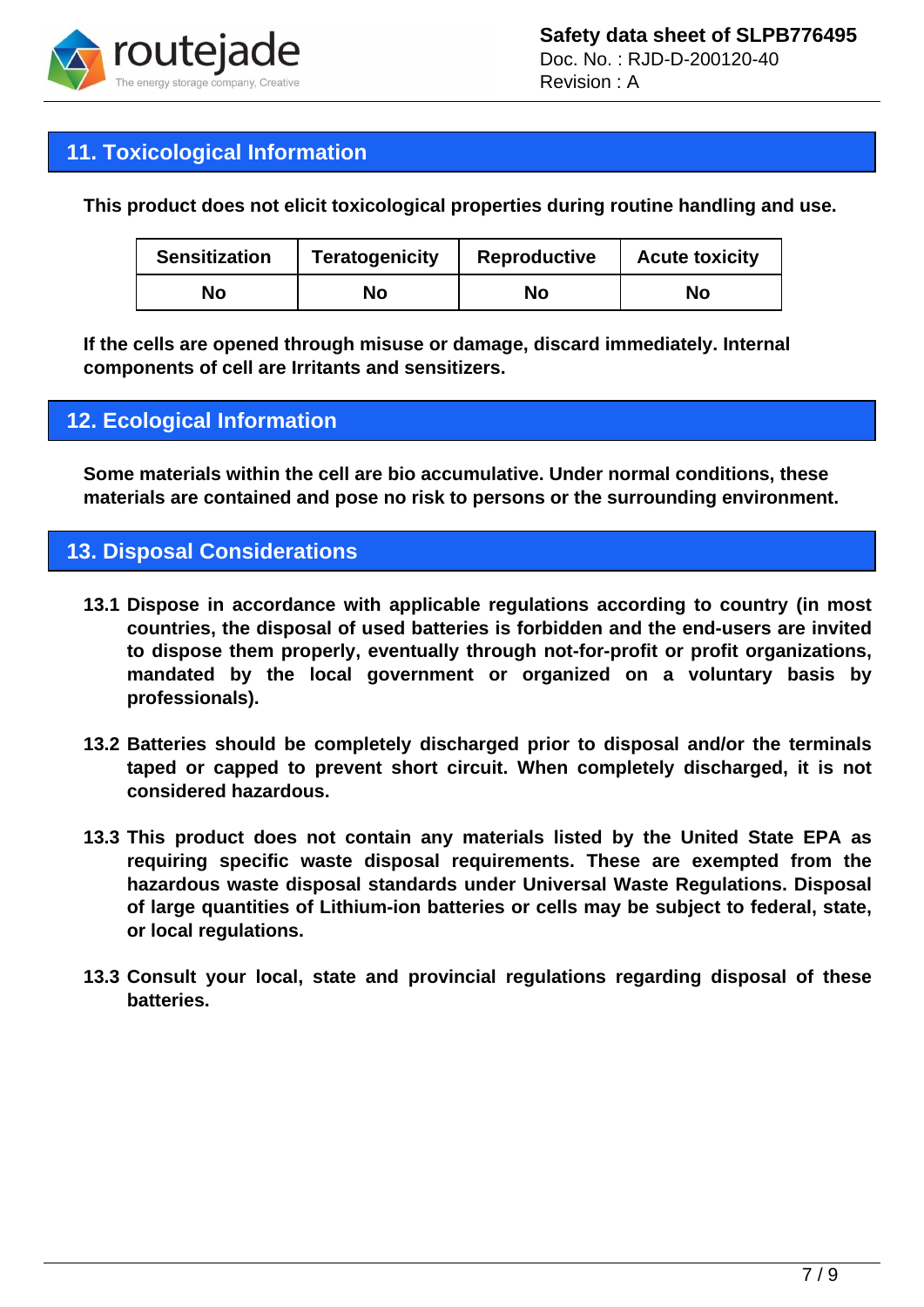

### **14. Transport information**

- **14.1 Lithium Ion batteries are considered to be "Rechargeable batteries" and meet the requirements of transportation by the U.S. Department of Transportation(DOT), International Civil Aviation Administration(ICAO).**
- **14.2 Hereby we certify that this model of Lithium battery meets the requirements each test in the UN Manual of tests and Criteria, Part 3, sub-section 38.3.**
- **14.3 Not regulated for Transport under Special Provision 188 of the International Maritime Dangerous Goods Code (IMDG)**
- **14.4 Even classified as lithium ion batteries (UN3480), 2020 IATA Dangerous Goods Regulations 61st edition. Product is applied to transportation regulations. Cell and batteries: Packing Instruction 965 Section IA Packed with Equipment: Packing Instruction 966 Section II Contained in Equipment: Packing Instruction 967 Section II The Product is handled as Non-Dangerous Goods by meeting the following.**
- **14.5 Lithium ion cells and batteries offered for transport are not subject to other additional requirements of the UN. regulations if they meet the following;** 
	- • **For cells, the Watt-hour rating is more than 20Wh.**
	- • **For batteries, Watt-hour rating is more than 100Wh.**
	- • **Each cell or battery is of the type proven to meet the requirements of each test in the UN Manual of Tests and criteria Part 3 subsection 38.3.**
	- • **Each cells comply with Special Provision A154.**
	- • **Net quantity per package shall not exceed 35 kg.**
- **14.6 The product has been evaluated according to the UN Manual of Tests and Criteria.**

| <b>Test Item</b>                 | <b>Criteria</b>                                                                                                                                  | <b>Result</b> |
|----------------------------------|--------------------------------------------------------------------------------------------------------------------------------------------------|---------------|
| Altitude simulation              | • No leakage, venting, disassembly rupture and no fire.                                                                                          | Pass          |
| Thermal test                     | • Measuring mass before/after each test.<br>(If M>5g, less than $0.1\%$ )<br>• Measuring voltage before/after each test.<br>(more than 90%) Pass | Pass          |
| Vibration                        |                                                                                                                                                  | Pass          |
| <b>Shock</b>                     |                                                                                                                                                  | Pass          |
| <b>External short</b><br>circuit | • No disassembly, rupture and fire within six hours of this test.<br>• Max. temperature should not exceed 170°C.                                 | Pass          |
| Impact                           |                                                                                                                                                  | Pass          |
| Overcharge                       | • No disassembly and fire within seven days of the test.                                                                                         | Pass          |
| <b>Forced Discharge</b>          |                                                                                                                                                  | Pass          |